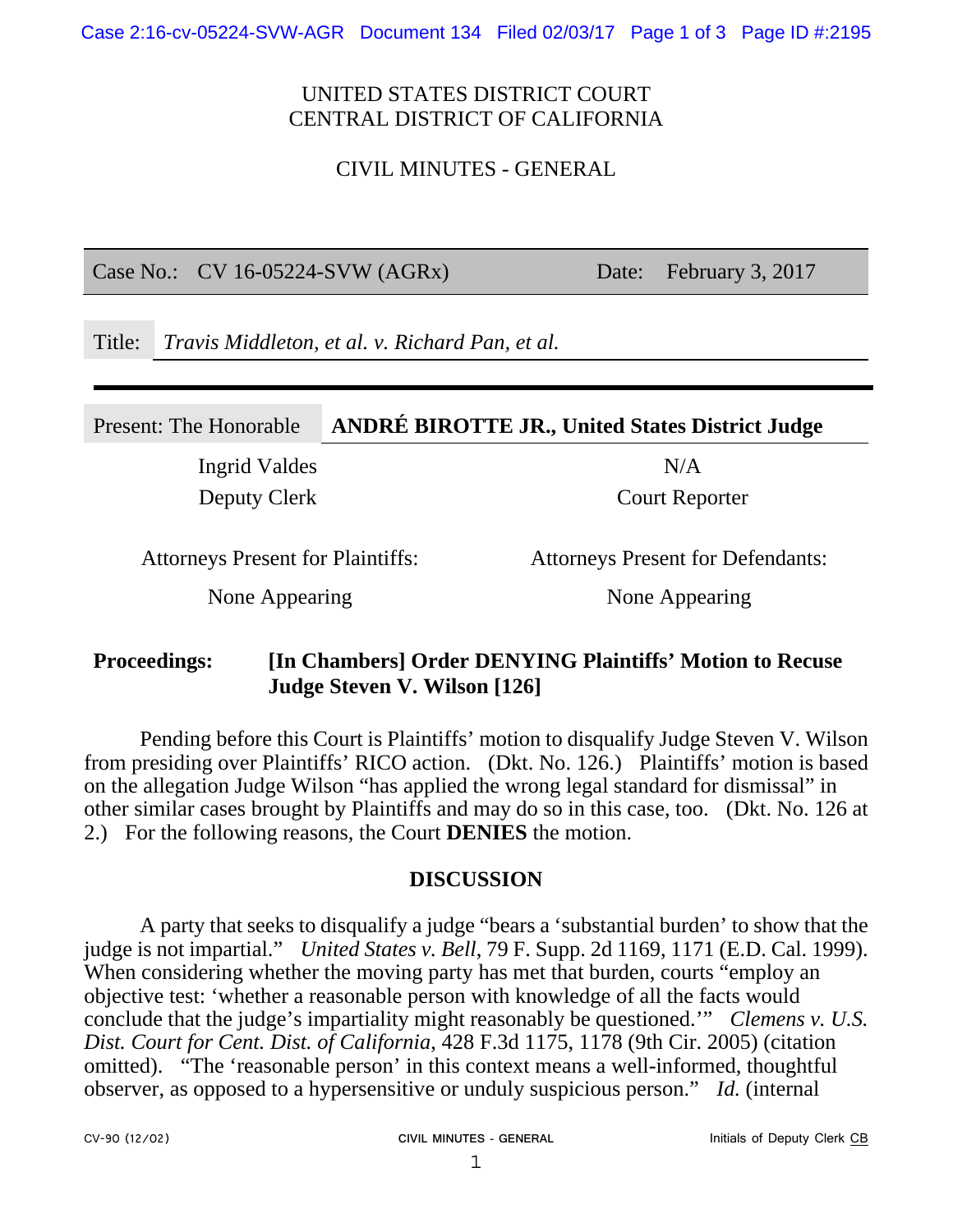#### Case 2:16-cv-05224-SVW-AGR Document 134 Filed 02/03/17 Page 2 of 3 Page ID #:2196

quotes and citations omitted). "The standard . . . [is] one of reasonableness and should not be interpreted to include a spurious or loosely based charge of partiality." *Mavis v. Commercial Carriers, Inc*., 408 F. Supp. 55, 61 (C.D. Cal. 1975); *accord United States v. Holland*, 519 F.3d 909, 913 (9th Cir. 2008) ("The standard must not be so broadly construed that it becomes, in effect, presumptive, so that recusal is mandated upon the merest unsubstantiated suggestion of personal bias or prejudice.") (internal quotes omitted); *Hinman v. Rogers*, 831 F.2d 937, 939 (10th Cir.1987) ("A judge should not recuse himself on unsupported, irrational, or highly tenuous speculation.").

In all cases, "judicial rulings alone almost never constitute a valid basis for a bias or partiality motion." *Liteky v. United States*, 510 U.S. 540, 555 (1994). Rather, "[t]o warrant recusal, judicial bias must stem from an extrajudicial source." *Taylor v. Regents of Univ. of California*, 993 F.2d 710, 712 (9th Cir. 1993). "[A] judge's prior adverse ruling is not sufficient cause for recusal." *United States v. Studley*, 783 F.2d 934, 939 (9th Cir. 1986).

 Plaintiffs anticipate their case will be dismissed on the basis of absolute immunity, which they argue is not a proper basis for dismissal. (Dkt. 126 at 3.) Plaintiffs also claim Judge Wilson has similarly dismissed other RICO and civil rights cases involving at least one of the plaintiffs here—Middleton—a fact which, according to Plaintiffs, "show[s] a bias and prejudice towards Middleton, a Pro Se litigant and the defendants who are city or county officials." (*Id.* at 2.)

 But neither of these grounds "stems from an extrajudicial source," *Taylor*, 993 F.2d at 712, as is required for recusal. Both bases concern judicial rulings—one of which is prospective—and "[o]bjections to an adverse decision must be raised through an appeal, not a motion to recuse." *Sager v. Adamson*, No. C08-5463-FDB, 2008 WL 3540271, \*1 n.1 (W.D. Wash. August 12, 2008); *accord United States v. Studley*, 783 F.2d 934, 939 (9th Cir. 1986) (stating that litigant cannot "use the recusal process to remove a judge based on adverse rulings"). Indeed, because there are no grounds for recusal or disqualification, Judge Wilson has an affirmative duty *not* to recuse himself. *Holland*, 519 F.3d at 915 ("[I]n the absence of a legitimate reason to recuse himself, 'a judge should participate in cases assigned.'"). Thus, this basis also does not support the Court's granting the motion.<sup>1</sup>

///

 $\overline{a}$ 

# **CONCLUSION**

<sup>&</sup>lt;sup>1</sup> Plaintiffs' motion is also procedurally improper. 28 U.S.C. § 144 provides that a moving party shall file a "timely and sufficient affidavit . . . not less than ten days before the beginning of the term at which the proceedings is to be heard, or good cause shall be shown for failure to file it within such time." The Motion to Dismiss underlying the instant motion was heard on December 13, 2016. Plaintiffs' Motion to Recuse was not filed until January 12, 2017. Plaintiffs have not shown good cause for this untimeliness, and they have also failed to file their request by affidavit.